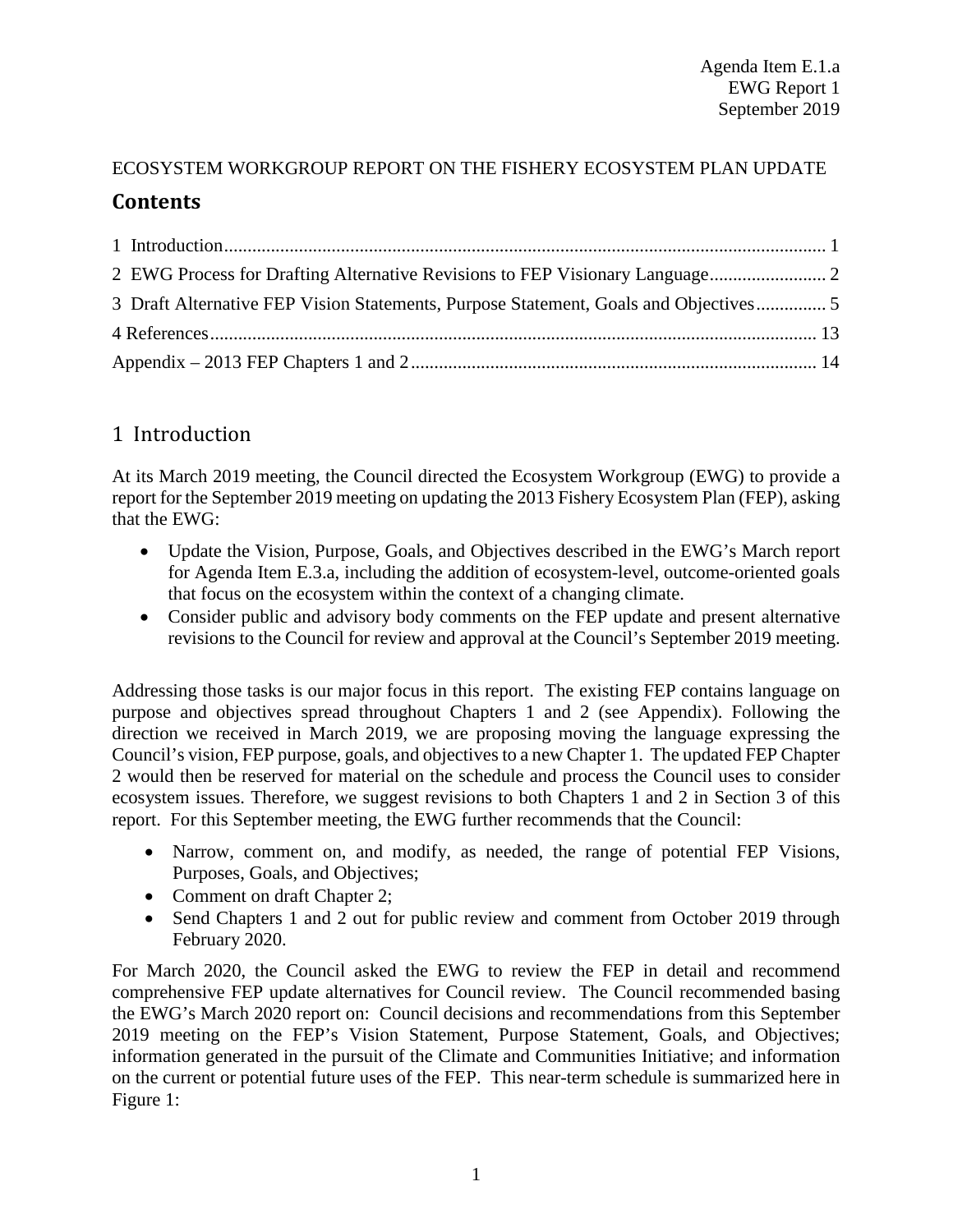

*Figure 1: Council near-term schedule for FEP update.*

## <span id="page-1-0"></span>2 EWG Process for Drafting Alternative Revisions to FEP Visionary Language

For our March 2019 report, the EWG reviewed the visions, goals, objectives, and other aspirational prose of the North Pacific Fishery Management Council's draft Bering Sea FEP, the Western Pacific Fishery Management Council's FEPs, the South Atlantic Fishery Management Council's FEP, the National Fish, Wildlife and Plants Climate Adaptation Strategy, and the planning statements for several national forests and national marine sanctuaries. In addition, we considered the goals, vision statements and other strategic planning elements used among the Councils more broadly, such as the Mid-Atlantic Fishery Management Council's (MAFMC's) Visioning Project and Strategic Plan and the South Atlantic Fishery Management Council's Vision Blueprint for their Snapper-Grouper fishery.

After receiving direction from the Council in March, the EWG reviewed the comments the Council received from advisory bodies and the public and prepared a new draft alternative Vision Statement, and a new alternative set of Goals and Objectives. The EWG presented this new draft visionary language at a public webinar meeting on May 22, 2019, and received comments back from meeting attendees. For this September report, we added two additional draft alternative Vision Statements, and revised the alternative set of Goals and Objectives (See Section 3).

The Vision Statement is intended to express the Council's vision for the ecosystem itself, taking into account human participation in and use of the ecosystem services of the natural world. The Purpose Statement addresses how the Council intends to use the FEP to guide future work. For each alternative Goal, the Objectives listed and numbered below that Goal are intended to provide more specific guidance on achieving the Goal.

Chapter 2 of the original 2013 FEP provides three Objectives, each of which has its own set of sub-Objectives. The 2013 FEP Objectives, provided in the Appendix, focus on: improving the information the Council uses in decision-making, better assessing the benefits of and tradeoffs in fisheries conservation and management, and ensuring that the Council process includes an administrative structure for addressing ecosystem issues across its fishery management plans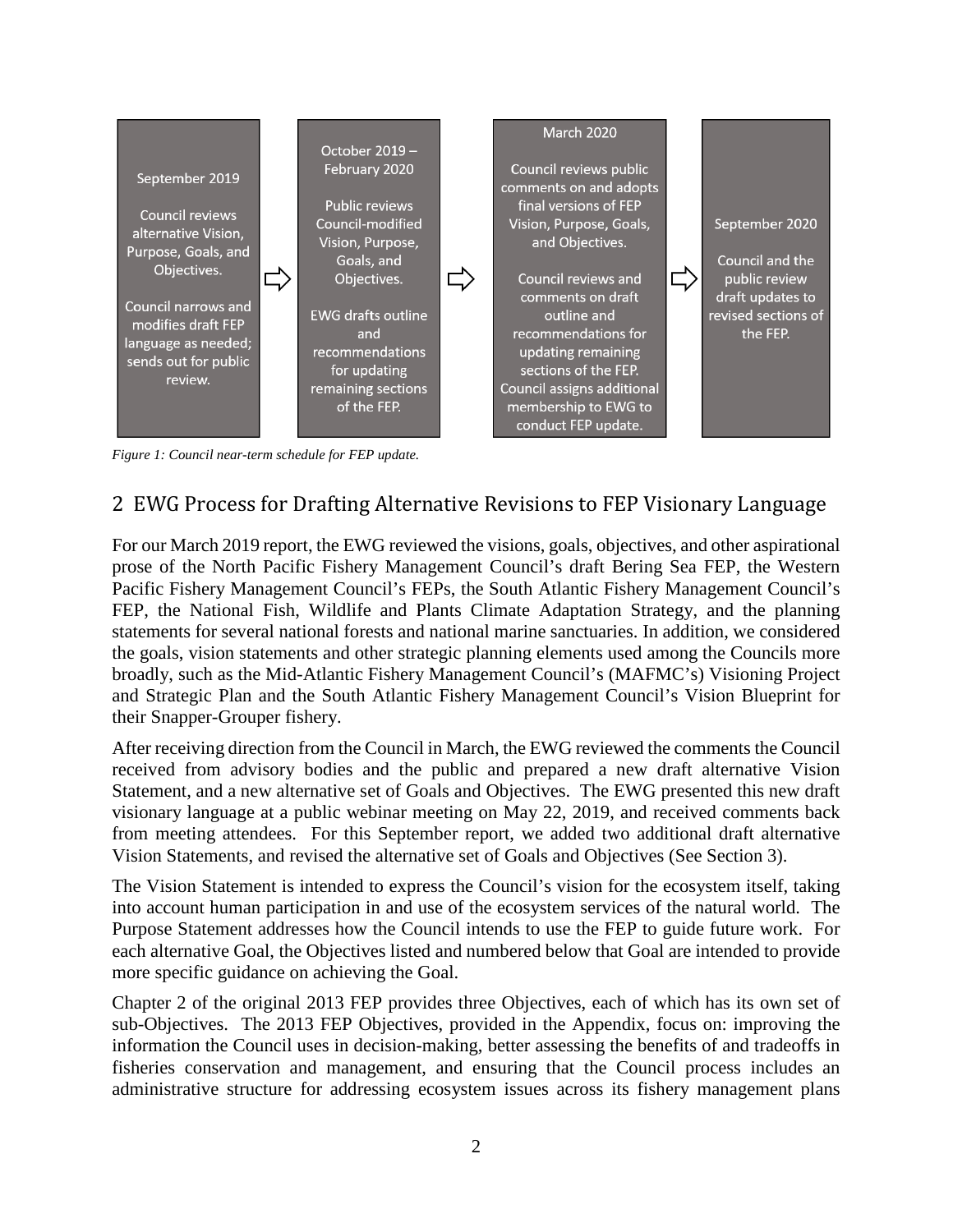(FMPs). For our March 2019 report, we converted the 2013 Objectives to Goals and converted the sub-Objectives into Objectives, and we added a broad goal for managing species and habitats to protect ecosystem functions and provide sustainable fisheries over the long-term.

Following the March 2019 meeting and based on guidance and comments provided at that meeting, the EWG drafted new alternative Goals and Objectives to add some focus on key concepts in the Magnuson-Stevens Fishery Conservation and Management Act (MSA), while retaining some of the 2013 priorities for a fishery management council process informed by ecosystem science. Of the July 2019 alternative Goals and Objectives, Goal 1 is the most process-oriented and includes ideas the Council supported and used in implementing its 2013 FEP. To achieve July Goal 1 and Objectives 1a through 1c the Council would: continue to provide annual and regular opportunities for public discussion of ecosystem information; continually review the ecosystem indicators in the annual ecosystem status report and elsewhere to assess their utility in the Council process; bring an ecosystem-based management perspective to its work in regional, national, and international work; and identify knowledge gaps where new or continual research and monitoring may be needed.

Goal 2 from July 2019 is intended to give the Council some ideas and tools for considering the concept of ecosystem overfishing. Individual overfished and depleted species should continue to be rebuilt using the authority of the FMPs; however, asking whether ecosystem overfishing is occurring takes more factors into account than just adding up the harvest levels of all managed species. The United Nations' Food and Agriculture Organization specifically defines ecosystem overfishing as a situation that results from fishing, not from other human activities or environmental changes, "... the situation in which the long-term historical species balance (i.e. species composition, dominance, and their natural oscillations) have been significantly modified by fishing – e.g. the reductions of fish predators can lead to increases of small and short-lived species at lower trophic levels" (FAO 2009). However, as the California Current Ecosystem (CCE) shifts and changes over time, we will need an understanding of ecosystem overfishing that recognizes changes in the biophysical environment.

Beyond defining ecosystem overfishing, Murawski (2000) suggests that we monitor marine ecosystems for overfished conditions by asking ourselves questions like: whether biomasses of important species fall below thresholds where recruitment prospects are impaired or where local or biological extinction is possible; whether native species diversity within the system is stable or declining; whether harvest rates tend to be stable or variable over time; whether economic and social benefits derived from the ecosystem's fisheries are declining over time; and whether the harvest of prey species impairs the long-term viability of ecologically important predator species. Coll et al. (2008) provide some ideas for calculating whether ecosystem overfishing is occurring, using some of the monitoring parameters suggested by Murawski (2000) and ultimately identify the CCE as one of the ecosystems less likely to be subject to ecosystem overfishing than other large marine ecosystems worldwide.

Goal 2 and its objectives provide guidance for monitoring for ecosystem overfishing. To achieve July Goal 2 and Objectives 2a through 2e, the Council would: work with scientists to better understand the interacting effects of CCE trophic energy, ecological interactions, and the effects of shifting species' availability on fisheries income and vessel participation rates in West Coast fisheries; and, conserve and manage species' populations to achieve the greatest long-term benefits from marine fisheries. The EWG would particularly appreciate comment from the Scientific and Statistical Committee on whether July Goal 2 and Objectives 2a through 2e seem useful in the near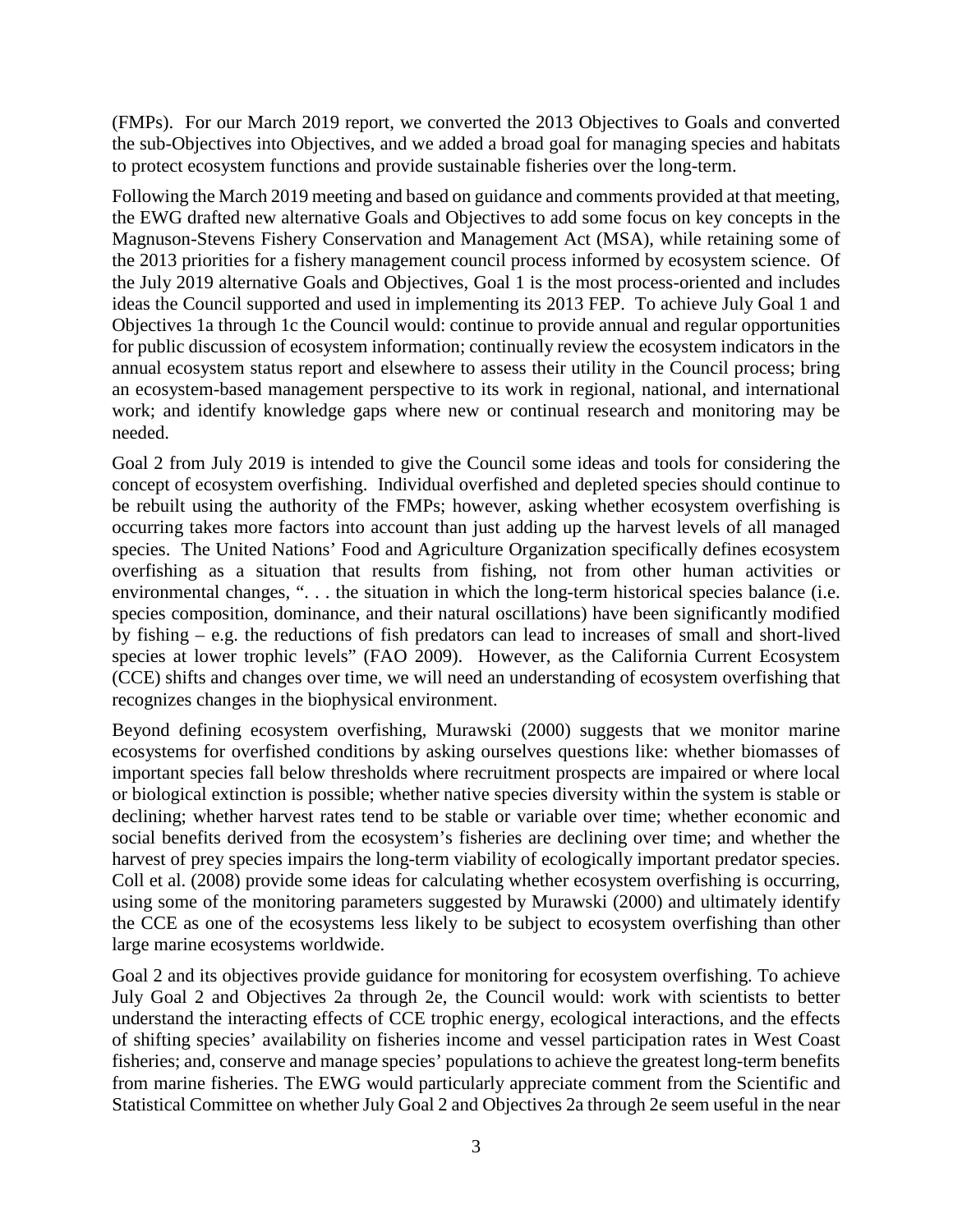term for providing the Council with a framework for considering ecosystem overfishing. In the longer-term, the Council may want to explore quantitative limits for concepts like ecosystem overfishing or equilibrium maximum sustainable yield via a science-focused ecosystem initiative, such as through some modified version of potential initiative A.2.1 on the long-term effects of Council harvest policies on age- and size-distribution in managed stocks (PFMC 2013).

Goal 3 from July 2019 grows out of the Council's work on the Climate and Communities Initiative, from the MSA's National Standard 4 on non-discrimination between residents of different states and fair and equitable allocations, and from National Standard 8, which requires that fishery conservation and management measures "take into account the importance of fishery resources to fishing communities by utilizing economic and social data . . . in order to (A) provide for the sustained participation of such communities, and (B) to the extent practicable, minimize adverse economic impacts on such communities." Goal 3 and its objectives are inspired by the principles and ideas of the United Nations' Millennium Ecosystem Assessment, which seeks to enhance the contribution of ecosystems to human well-being without undermining those ecosystems' longterm productivity (MEA 2005).

To achieve July Goal 3 and Objectives 3a through 3e, the Council would: consider the effects of fishing and non-fishing activities on CCE's provisioning of ecosystem services and the connections of those ecosystem services to the well-being of West Coast fishing communities. Under these objectives, when the Council is asked to review the potential effects of non-fishing activities in the CCE, it would consider whether those activities improve upon or degrade the ability of the CCE to provide ecosystem services to fishing communities.

Goal 4 from July 2019 focuses on marine habitats and the effects of human activities on those habitats. This goal and its objectives incorporate ideas provided by the Habitat Committee in March 2019 to better connect the FEP to the Council's essential fish habitat (EFH) work and to incorporate climate change planning into the Council's EFH review processes. Goal 4 and its objectives ask that the Council consider the CCE's diverse habitat types when it is assessing existing or planning new fisheries closed areas. Goal 4 also supports projects to recover lost fishing gear, a priority for various governments and private entities participating in the Council process. July Goal 4 and Objectives 4a through 4c ask the Council to minimize the cumulative adverse effects of human activities on marine habitats to the extent practicable by: considering the effects of environmental shifts on habitat function over time; ensuring that, when the Council reviews and adjusts areas closed to fishing for habitat protection, it considers protecting a diverse array of marine habitat types; and supporting lost fishing gear recovery projects.

Goal 5 from July 2019 recognizes that the CCE includes protected species, some of which are under more restrictive management intended to recover populations to sustainable levels. Goal 5 and its objectives were informed in part by March 2019 requests from advisory bodies and the public that the FEP visionary language recognize predator-prey interactions in the CCE, and the potential effects of those interactions on the recovery of depleted populations. Goal 5 and its objectives recognize that the Council's bycatch minimization work takes place under the FMPs, but asks the Council to consider cumulative bycatch across the FMPs. July Goal 5 and Objectives 5a through 5c ask the Council to work across its FMPs to support goals for protected species' recovery by: understanding ecological interactions between fisheries and protected species; identifying where fisheries management can help conserve protected species essential to CCE trophic energy flows; and, minimizing bycatch of protected species across Council-managed fisheries.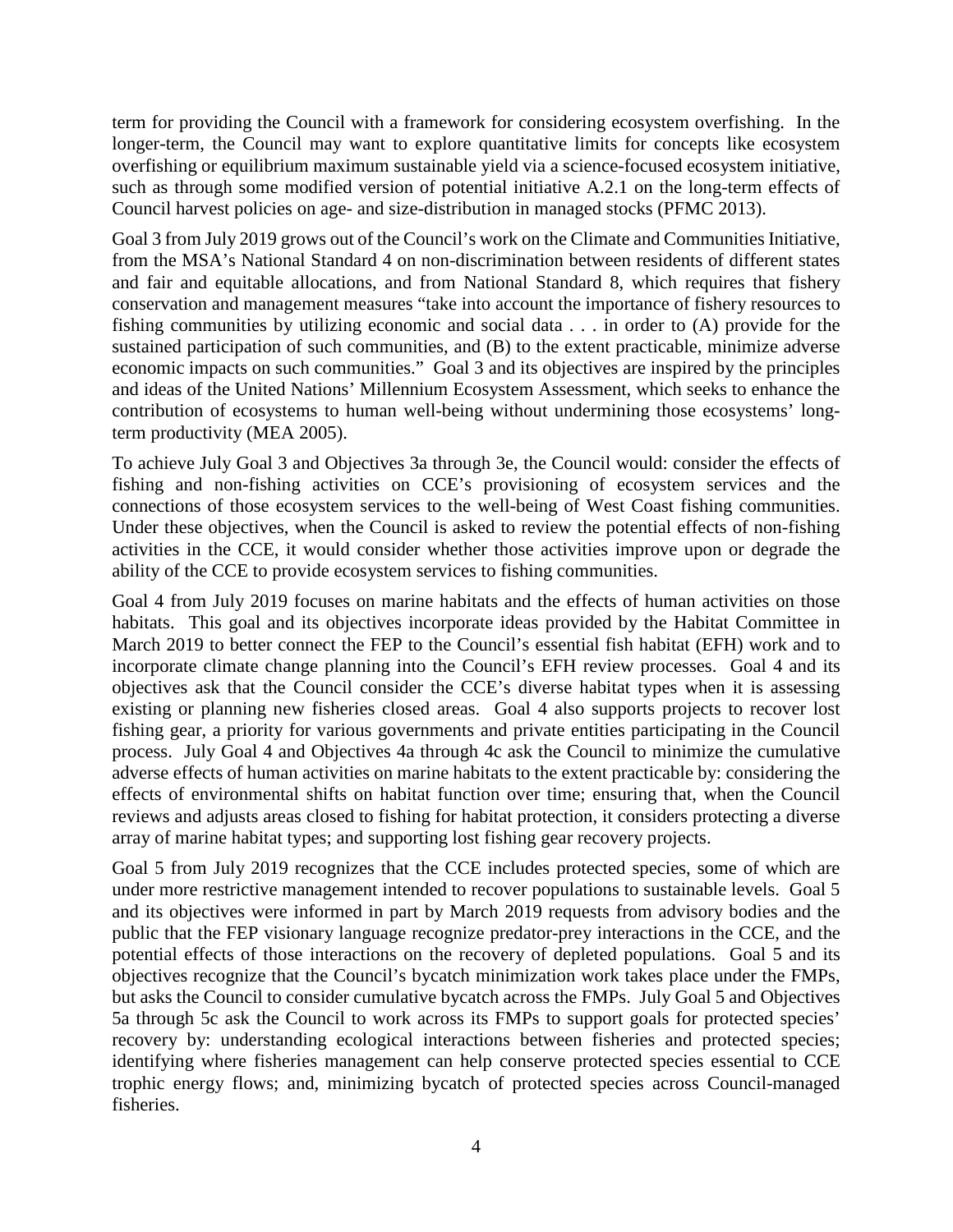Goal 6 from July 2019 addresses the effects of climate variability and change on ecosystem services. Goal 6 and its objectives call for the inclusion of climate considerations in stock assessments and forecasts, and for the development of management measures to adapt fisheries to climate variability and change, ocean acidification, marine heatwaves, and hypoxia. The Council can achieve July Goal 6 and Objectives 6a through 6c by: including climate vulnerability and change considerations into stock assessments; assessing the effects of climate variability and change on the ecosystem and recommending research needed to better understand the effects of potential shifts in species' abundance and distribution; developing management measures to improve fisheries stability and adaptability; and, planning for the effects of climate variability and change on ecosystem services and considering long-term adaptation strategies. We anticipate that the Council may be able to accomplish at least some of these objectives through the ongoing Climate and Communities Initiative.

Finally, the EWG notes that the Council has received comments on revising the FEP's Goals and Objectives that recommend that the Council pursue measurable goals linked to quantitative indicators. At its March 2019 meeting, the Council asked that we consider including public comment proposals for measurability, namely from the letter signed onto by Ocean Conservancy, Wild Oceans, National Resources Defense Council, and The Nature Conservancy. The Council's guidance for this topic used the phrase "outcome-oriented," which does not necessarily imply quantitative measurability, although some Council discussions have considered the possibility of measurable goals or objectives for the FEP. Although the EWG incorporated several ideas from public comment into the July 2019 draft Goals and Objectives, we did not recommend quantitative objectives. At this point and without further expert support, we do not believe that we have the expertise to recommend feasible goals that can be quantitatively measured, as was recommended in the March 2019 public comment proposals.

If the Council wants to explore quantitative limits for particular Goals or Objectives, we suggest that it do so with a science-focused ecosystem initiative (PFMC 2013). As an alternative process, the Council might consider the process used by the MAFMC with its Strategic Plan and Annual Implementation Plans (MAFMC 2018). Their process maps proposed Deliverables, an Action Development Checklist, and Science and Research Needs using the Annual Implementation Plans. The framework they use was designed, in part, to recognize that many activities "cannot be measured with traditional metrics" and out of a desire to have "a mechanism for measuring the Council's progress toward achieving the goals and objectives of the strategic plan" and for "integrating the Council's strategic goals into the development and evaluation of management alternatives." The Pacific Council might consider a system similar to the MAFMC's Strategic Plan system, using the FEP's Goals and Objectives as a starting point.

### <span id="page-4-0"></span>3 Draft Alternative FEP Vision Statements, Purpose Statement, Goals and **Objectives**

In this section, we provide a draft revised FEP Chapter 1 that includes three alternative Vision Statements, a Purpose Statement, and alternative Goals and Objectives. Chapter 1 of the 2013 FEP included both visionary language and more practical language on the Council process. Here, we recommend moving that process language to a new draft Chapter 2.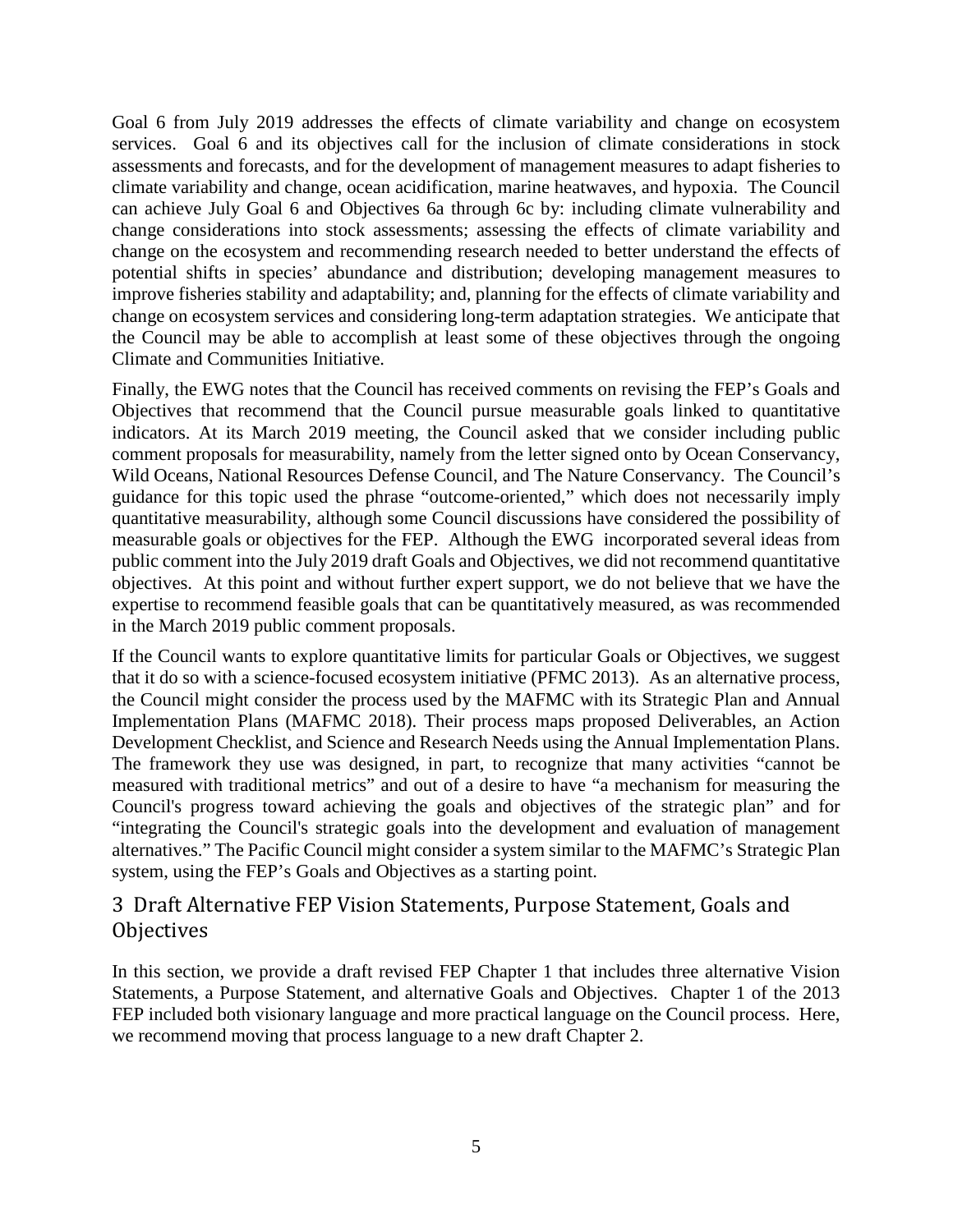# **Chapter 1 Vision, Purpose, Goals and Objectives**

The California Current Ecosystem (CCE) is a dynamic, diverse environment in the eastern North Pacific Ocean. Spanning nearly 3,000 km from southern British Columbia, Canada to Baja California, Mexico, the CCE encompasses the United States Exclusive Economic Zone (EEZ), the coastal land-sea interface, and adjacent terrestrial watersheds along the U.S. West Coast.

The Pacific Fishery Management Council (Council or PFMC) first adopted a Pacific Coast Fishery Ecosystem Plan (FEP) in 2013. In 2019, the Council began revising and updating its FEP, starting with a discussion of the FEP's visionary language. This draft Chapter 1 begins with statements of the Council's vision for the CCE, and includes the purpose statement for the FEP itself, and a set of Goals and Objectives for the CCE and for the Council's work in the ecosystem.

#### **1.1 Vision for the California Current Ecosystem**

**Alternative A:** The CCE is a biodiverse and climatically variable eastern boundary current system with species that connect the broader ecosystem across terrestrial, estuarine, and ocean environments. The Council is committed to managing economically stable and sustainable fisheries for their inherent value, for the benefit of current and future generations, and to support and preserve the abundance and diversity of the ecosystem's living marine resources. The Council's vision for the future is an ecosystem that: includes adequate habitat protections to support healthy populations of fish and other marine species; allows the dynamic relationships among species to maintain resiliency that will help buffer those species' populations against climate change and other potential long-term adverse effects on fishery resources and the marine environment; and, continues to provide ecosystem services to humans such that future generations will have a multiplicity of options available with respect to future uses of these resources.

**Alternative B:** The Council envisions a CCE that supports long-term sustainable fisheries. This vision necessitates sustaining species' populations and the dynamic relationships among them, and managing fisheries in the face of climate change and other potential adverse effects to fishery resources and the marine environment. With effective fisheries management, the CCE can provide ecosystem services for current and future generations that ensure jobs and incomes that contribute to the social wellbeing and culture of fishing communities.

Alternative C: The Council is committed to managing for long-term and sustainable CCE fisheries for the benefit of current and future generations of Americans, and to supporting and preserving the abundance and diversity of the ecosystem's living marine resources. The Council's vision for the ecosystem supports sustaining species' populations and the dynamic relationships among species, conserving habitats, and managing species and fisheries to build and maintain resilience to climate variability and change and other potential adverse effects on fishery resources and the marine environment. To achieve this vision, the Council needs the support of science programs that provide research on a broad range of topics and species, and which are stable over the long-term. With effective fisheries management, the CCE can provide ecosystem services for current and future generations that ensure jobs and incomes that contribute to the social wellbeing and culture of fishing communities.

**Alternative D:** The Council envisions a CCE that continues to provide ecosystem services to current and future generations—including livelihoods, recreational opportunities, and cultural practices that contribute to the wellbeing of fishing communities and the nation. To implement this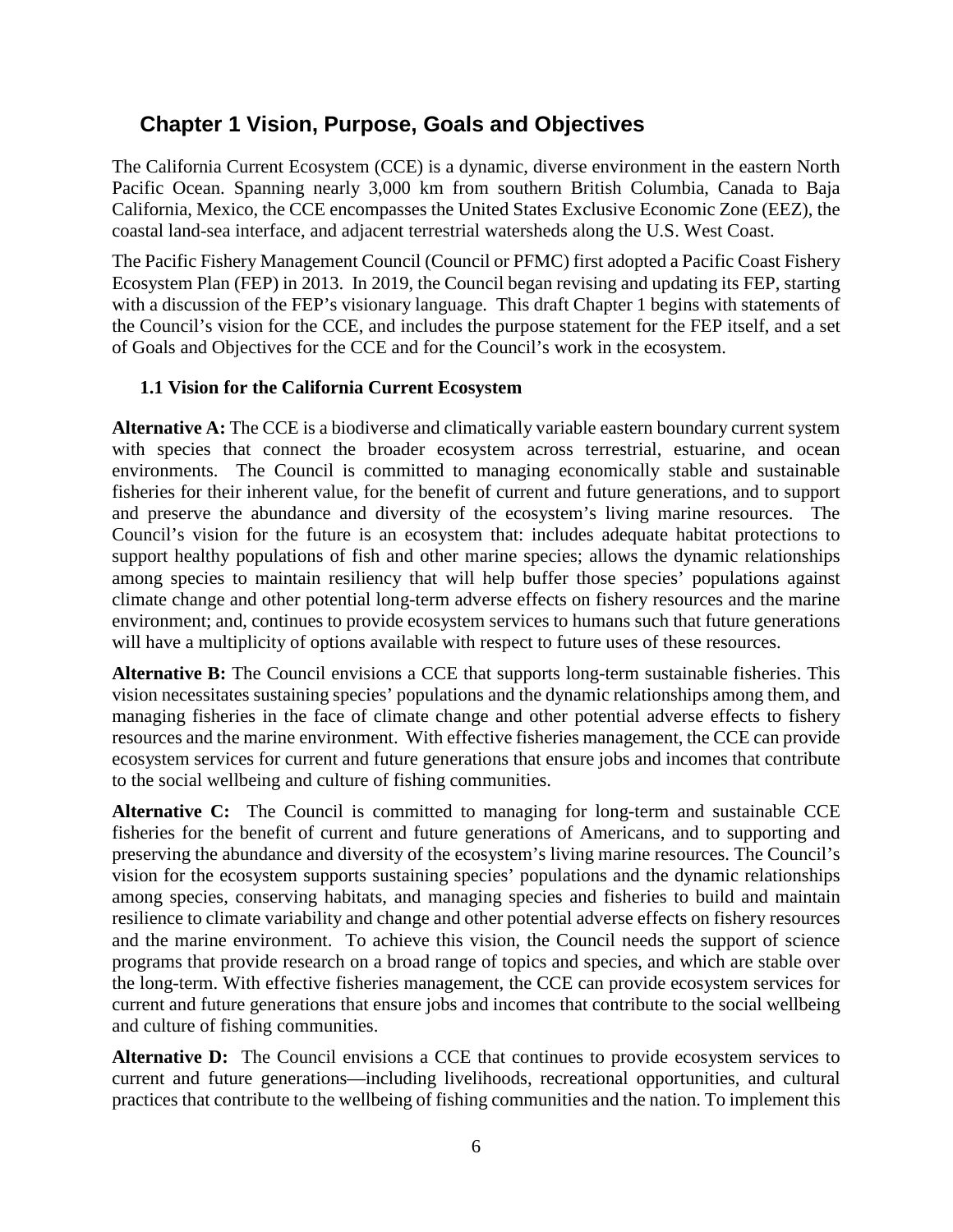vision, the Council employs precautionary harvest policies that target healthy population levels, preserve biodiversity and ecological relationships between species, and ensure fair and equitable sharing of harvest benefits. The Council also develops management measures to conserve habitats and encourage practicable measures for avoiding the bycatch of protected and non-target marine life. Achieving this vision will require adaptive management and policies that are resilient to the coming changes, and increased variability and change in the climate and ocean environment. The vision cannot be achieved without continued commitment to scientific research and ongoing monitoring of the biological, ecological, physical, social, and economic characteristics of the ecosystem. Nor can it be achieved without the resources and support to implement adaptive changes in a timely fashion. The vision will always be strengthened by the Council's serving as an open and transparent forum for all who wish to civilly engage in the discussions of how the public resources of the California Current should be conserved and managed.

#### **1.2 Purpose of the Fishery Ecosystem Plan**

The purpose of the FEP is to enhance the Council's species-specific management programs with more ecosystem science, broader ecosystem considerations, and management policies that coordinate Council management across its Fishery Management Plans (FMPs) and the CCE. An FEP should provide a framework for considering policy choices and trade-offs as they affect FMP species and the broader CCE. The FEP should also coordinate information across FMPs for decision-making within the Council process and for consultations with other regional, national, or international entities on actions affecting the CCE or FMP species. Additionally, an FEP should identify and prioritize research needs and provide recommendations to address gaps in ecosystem knowledge and FMP policies, particularly with respect to the cumulative effects of fisheries management on marine ecosystems and fishing communities.

The FEP is meant to be an informational document, and is not meant to be prescriptive relative to Council fisheries management. Information in the FEP, results of the Integrated Ecosystem Assessment (IEA), and the Annual State of the California Ecosystem Report are available for consideration during the routine management processes for fisheries managed in each FMP. How exactly these items will affect fishery management decisions is at the discretion of the Council.

#### **1.3 Goals and Objectives**

The FEP's goals and objectives, below, are intended to address the Council's Vision for the CCE (Section 1.1) and Purpose for the FEP (Section 1.2). This FEP and related activities integrate fisheries management policies across all Council FMPs, while recognizing that the Council's authority is generally limited to managing fisheries and the effects of fisheries on the marine ecosystem, protected species, and to consultations on the effects of non-fishing activities on essential fish habitat (EFH). The Council's work often requires Council members to think about their larger goals for the ecosystem itself. Chapter 5 of this FEP, PFMC Policy Priorities for Ocean Resource Management, discusses the Council's CCE policy priorities as they apply to ocean resource management and policy processes external to the Council.

#### **March 2019 Alternative Goals and Objectives (Goals 1, 2, and 4 are Objectives 1, 2, and 3 from the 2013 FEP; March 2019 Goal 3 was new as of that meeting.)**

The following FEP goals and objectives build on the FEP's 2013 objectives and on the goals and objectives of the Council's four FMPs.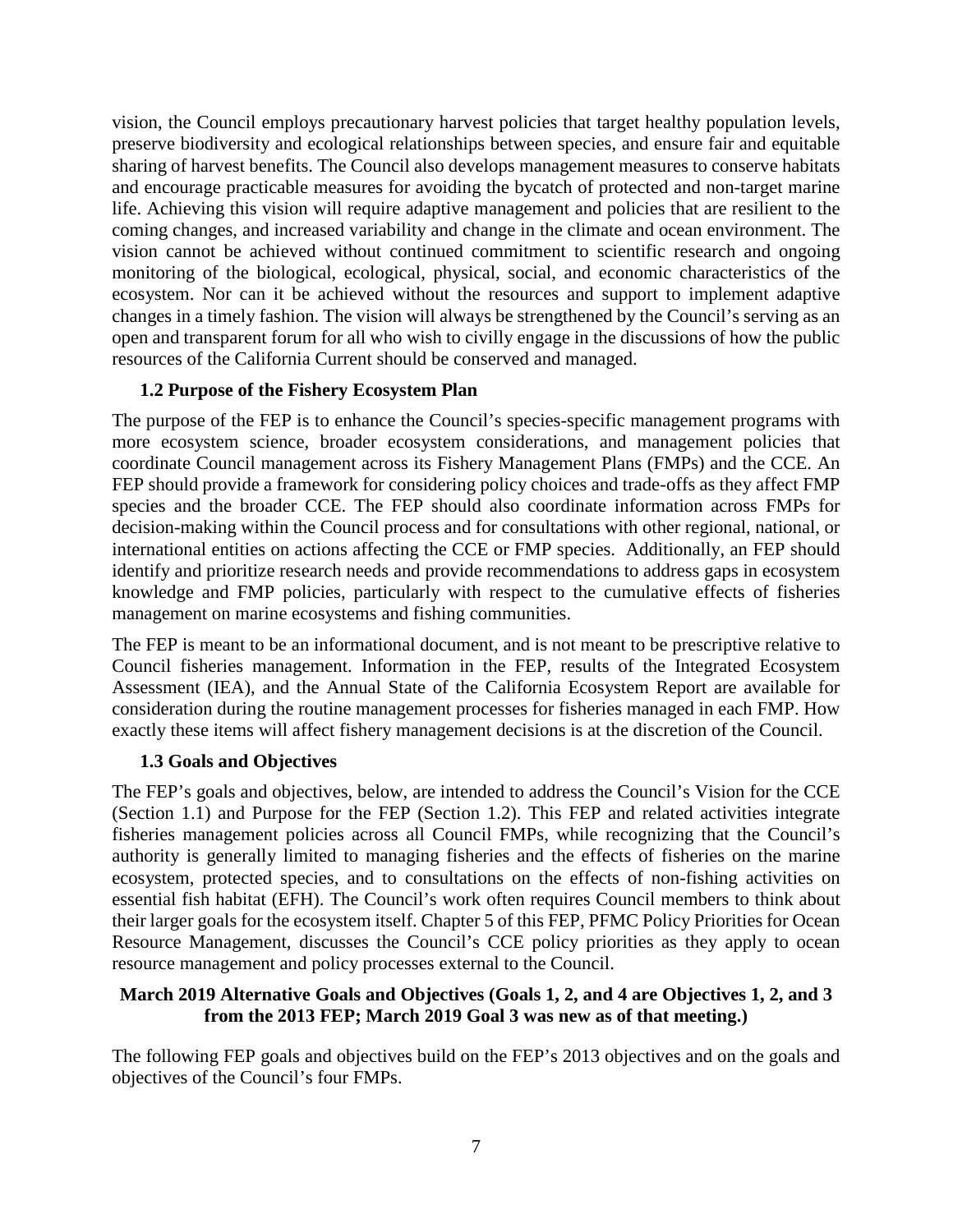Goal 1: Improve and integrate information used in Council decision-making across the existing FMPs by:

Objective 1a: Providing opportunities for the Council and its advisory bodies to consider physical, biological, social, and economic information on CCE climate conditions, climate change, habitat conditions, and ecosystem interactions;

Objective 1b: Identifying measures and indicators, and informing reference points to monitor and understand trends and drivers in key ecosystem features;

Objective 1c: Identifying and addressing gaps in ecosystem knowledge, particularly with respect to the cumulative and longer-term effects of fishing on marine ecosystems;

Objective 1d: Examining the potential for a science and management framework that allows for managing fish stocks at spatial scales relevant to the structure of those stocks.

Goal 2: Build toward fuller assessment of the greatest long-term benefits from the conservation and management of marine fisheries, of optimum yield, and of the tradeoffs needed to achieve those benefits while maintaining the integrity of the CCE through:

Objective 2a: Assessing trophic energy flows and other ecological interactions within the CCE;

Objective 2b: Assessing the full range of cultural, social, and economic benefits that fish and other living marine organisms generate through their interactions in the ecosystem;

Objective 2c: Improving assessment of how fisheries affect and are affected by the present and potential future states of the marine ecosystem.

Goal 3: Manage species and habitats to protect ecosystem functions and to provide sustainable commercial, recreational, and cultural and subsistence fisheries to future generations by:

Objective 3a: Providing adequate buffers against the uncertainties of environmental and human-induced impacts to the marine environment by developing safeguards in fisheries management measures;

Objective 3b: Working beyond the Council process to reduce non-fisheries stressors to managed species and habitats;

Objective 3c: Increasing knowledge and information on the potential effects and responses of managed species and habitats to a changing climate.

Goal 4: Provide administrative structure and procedures for coordinating conservation and management measures for the living marine resources of the U.S. West Coast EEZ by:

Objective 4a: Guiding annual and regular reporting of status and trends to the Council;

Objective 4b: Providing a nexus to regional, national, and international ecosystem-based management endeavors, particularly to address the consequences of non-fishing activities on fisheries and fish habitat;

Objective 4c: Identifying ecological relationships within the CCE to provide support for cross-FMP work to conserve non-target species essential to the flow of trophic energy within the CCE.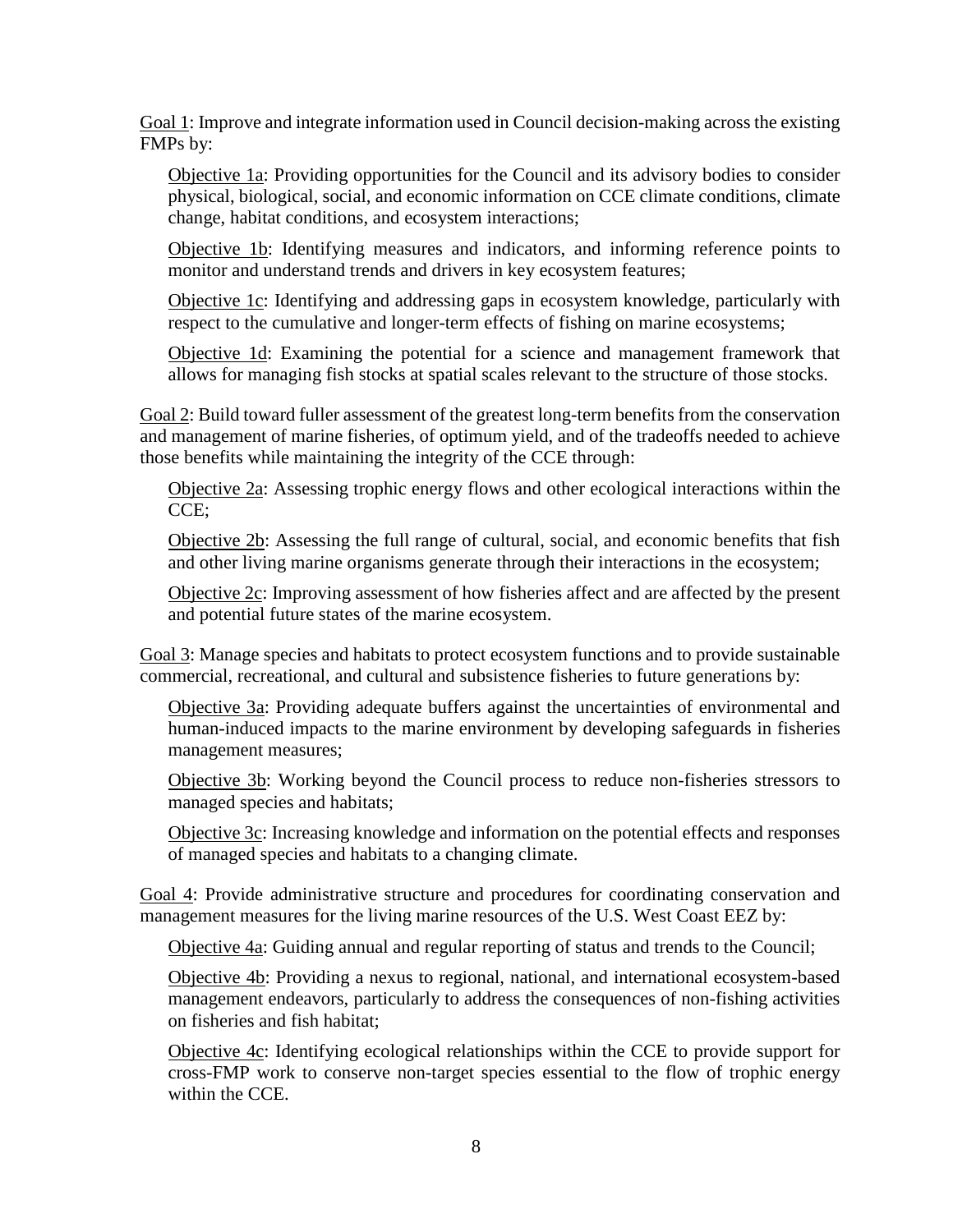#### **July 2019 Alternative Goals and Objectives**

Goal 1: The FEP should provide a framework and public forum to improve and integrate ecosystem information for use in Council decision-making.

Objective 1a: Provide annual and regular opportunities for the Council and its advisory bodies to consider physical, biological, social, and economic information on the CCE with an emphasis on environmental and climate conditions, climate change, habitat conditions, ecosystem interactions, and changing socio-economic drivers;

Objective 1b: Identify research and monitoring priorities to address knowledge gaps, including indicators and reference points to monitor trends and drivers in key ecosystem features;

Objective 1c: Provide a nexus to regional, national, and international ecosystem-based management endeavors.

Goal 2: Conserve and manage species' populations to achieve the greatest long-term benefits from marine fisheries and consider the tradeoffs needed to realize those benefits by taking into account the CCE's long-term historical fluctuations in species composition, predator-prey relations, and availability of harvestable surplus of targeted species.

Objective 2a: Continue to rebuild individual overfished stocks and minimize overfishing and bycatch in Council-managed species under the authority of the FMPs, taking into account the CCE's known fluctuations in environmental conditions and productivity;

Objective 2b: Map trophic energy flows and other ecological interactions within the CCE to better understand trophic relationships and the potential ecosystem effects of fishing, and to understand trends in marine mammal, seabird, and other protected species' populations;

Objective 2c: Assess and monitor species diversity and trophic levels of catch over appropriate timescales to understand the effects of climate variability and change on fisheries' harvest and variability;

Objective 2d: Assess variability in fisheries income and vessel participation rates for whether CCE fishing rates have affected long-term stability and well-being for fishing communities;

Objective 2e: Characterize the cultural, social, and economic benefits that fish and other marine organisms generate through their interactions in the ecosystem.

Goal 3: Promote fisheries management that ensures continued ecosystem services for the wellbeing of West Coast communities and the nation.

Objective 3a: Continue to provide for commercial, recreational, ceremonial, subsistence, and non-consumptive uses of the marine environment;

Objective 3b: Assess whether Council management programs and measures support ecosystem services essential to the ongoing engagement of fishing communities in West Coast fisheries;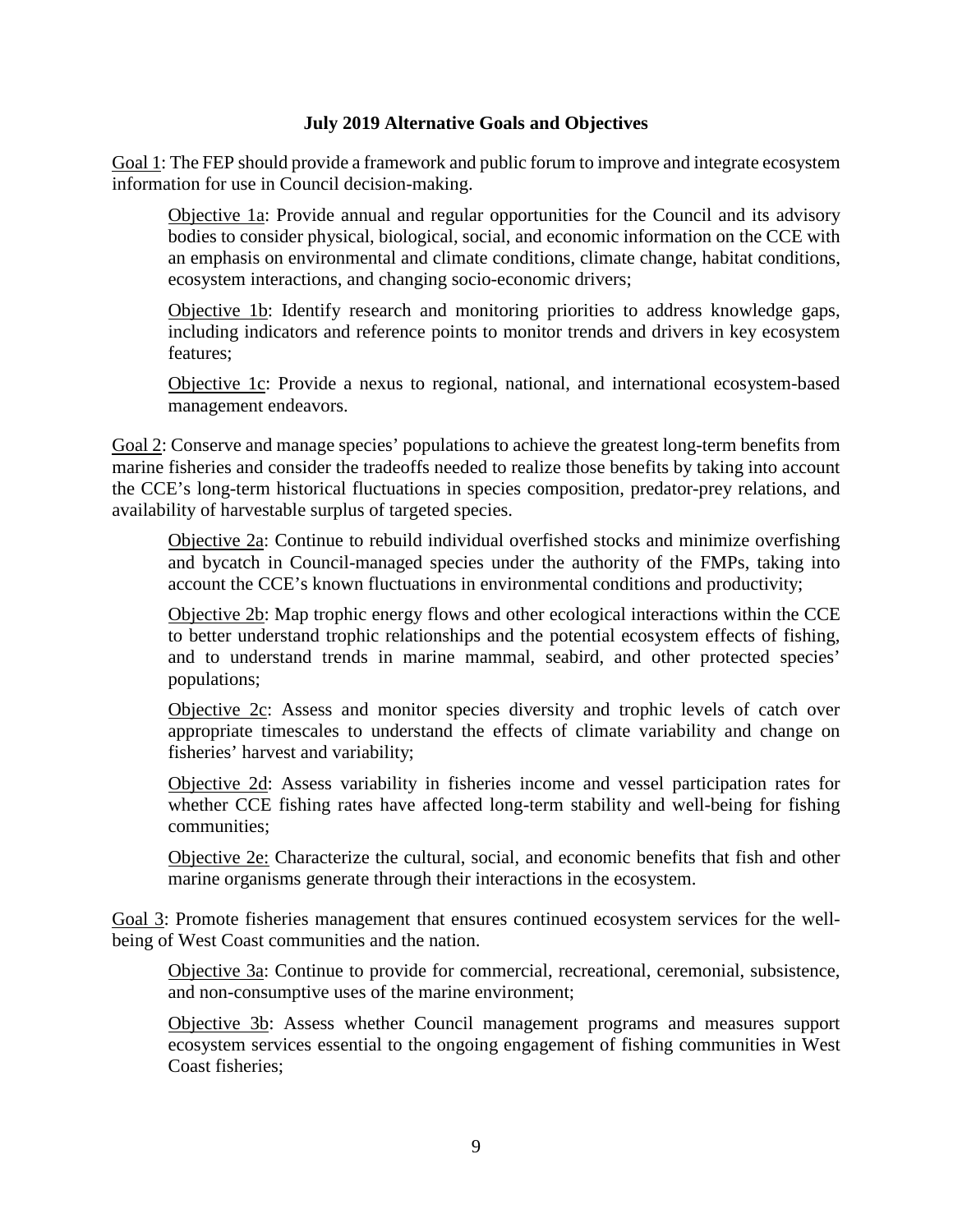Objective 3c: Continue to monitor the effects of non-fishing activities on the ecosystem and, to the extent possible, ensure that conservation benefits derived from closing areas to fishing are not undermined by negative effects of non-fishing activities;

Objective 3d: Support education efforts to promote understanding of: CCE biophysical processes, how the ecosystem affects human well-being, and of the potential risks and benefits to ecosystem services from climate variability and change;

Objective 3e: Promote fair and equitable allocation of resources in a manner such that no particular sector, group, or entity acquires an excessive share of the privileges.

Goal 4: Minimize the cumulative adverse effects of human activities on marine habitats to the extent practicable.

Objective 4a: Assess whether changes in ocean chemistry or other environmental factors affect managed species' functional habitat such that species' historical habitat becomes smaller or unusable;

Objective 4b: When developing or modifying habitat protection and other fisheries closed areas within the CCE, consider protections for diverse types of marine habitat, ensuring that closed areas are appropriate in size and location to the needs of managed species and fishing communities;

Objective 4c: Promote awareness of and encourage lost fishing gear recovery projects, the development of fishing gear recovery technology, and fishing gear recycling programs as a means of protecting habitat from derelict fishing gear and ghost fishing.

Goal 5: Manage fisheries to support goals for protected species' recovery.

Objective 5a: Assess the status of protected species' populations to understand trophic energy flows and other ecological interactions, including predator-prey interactions, especially as populations reach carrying capacity;

Objective 5b: Identify cross-FMP work that can conserve protected species essential to the flow of trophic energy within the CCE;

Objective 5c: While continuing to manage and minimize bycatch of protected species under the FMPs, ensure that cross-FMP bycatch of protected species is sufficiently minimized so that those species' populations may recover to sustainable levels.

Goal 6: Plan for the effects of climate variability and change on ecosystem services and consider long-term adaptation strategies.

Objective 6a: Improve monitoring capacity and include climate variability and change considerations into stock assessments and forecasts;

Objective 6b: Assess the effects of climate variability and change on the ecosystem's longterm stability and recommend research needed to understand the effects of potential shifts in species' abundance and distribution;

Objective 6c: Develop management measures to improve fisheries stability and adaptability to the effects of climate variability and change, ocean acidification, marine heatwaves, and hypoxia.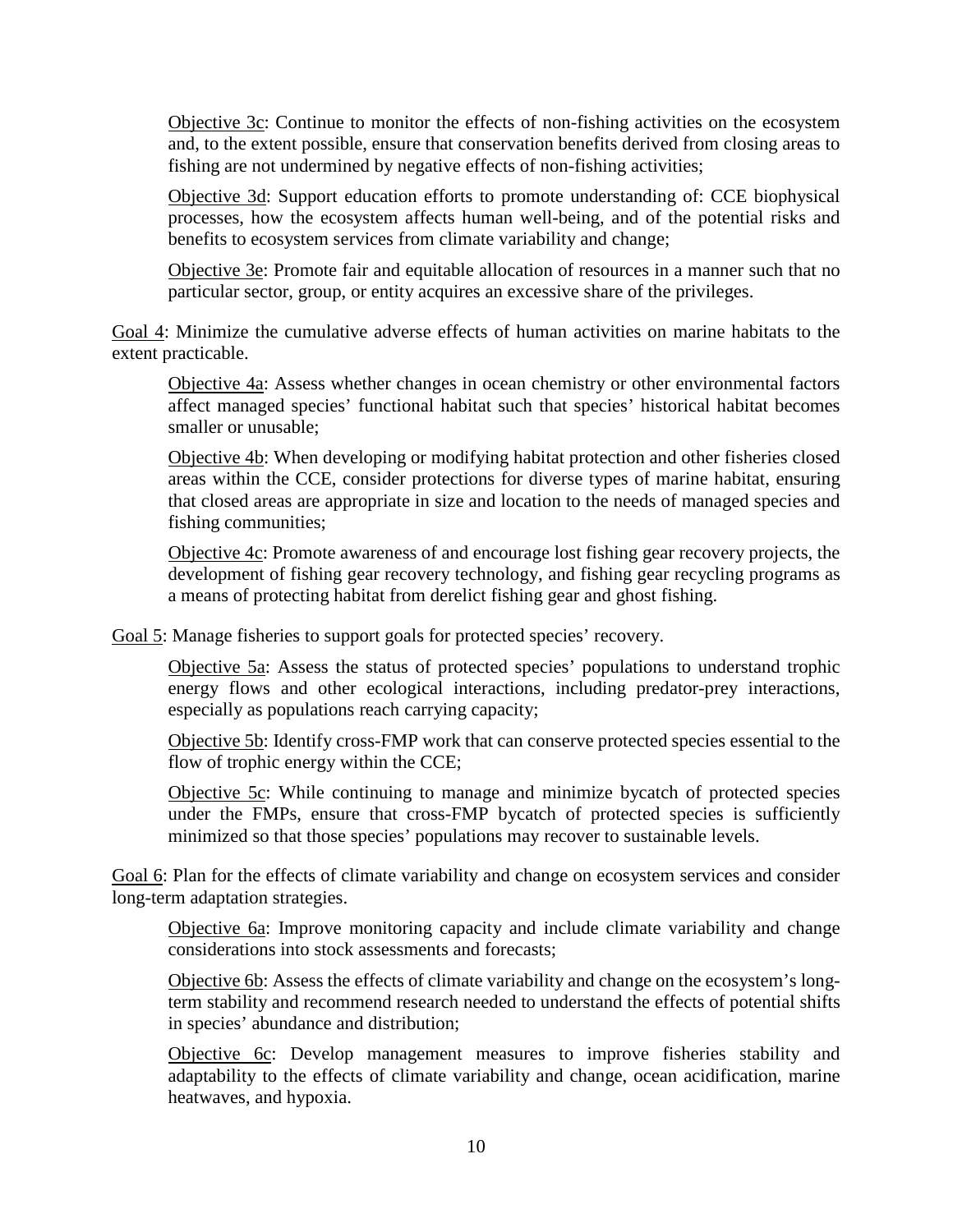# **Chapter 2 Ecosystem Issues in the Council Process**

This draft Chapter 2 provides the Council's long-term schedule for reviewing and updating the FEP, and its annual schedule for reviewing and considering ecosystem initiatives and the California Current Ecosystem Status Report. These schedules and processes ensure that the Council has regular opportunities to consider ecosystem issues, and allow the Council and its advisory bodies to better integrate ecosystem science into management processes and measures developed under the Council's four FMPs.

#### **2.1 Schedule and Process for Developing and Amending the FEP and the Ecosystem Initiatives**

From 2010 through early 2013, the Council and its advisory bodies drafted an FEP, collaborating with the public through various drafts and revisions. In April 2013, the Council adopted a final FEP, providing instructions for the document's last revisions and for the Council's future discussions of ecosystem science and cross-FMP policy issues. The 2013 FEP provided a schedule where the FEP itself would not be reviewed or updated until at least 2018, but also ensured that any policy changes in the intervening years would be documented in the FEP's Appendix. In 2018, the Council reviewed the FEP and decided to begin an update process, starting with a discussion of the FEP's visionary language in 2019.

This document, the main body of the FEP, will not be amended until the Council determines that an FEP review and revision process is necessary. At that time, the Council may consider appointing new ad hoc advisory bodies to review and recommend revisions to the FEP. The Council does not anticipate initiating an FEP review process until at least 20XX. In addition to the main body of the FEP, which consists of Chapters 1-XX, the Council may choose to add one or more appendices to the FEP without opening the main body of the FEP to revision.

Appendix A to the FEP is an Ecosystem Initiatives appendix that: 1) provides the Council with a process for considering ecosystem-based management initiatives to address issues of interest to the Council that may cross authorities of two or more of its FMPs; 2) briefly documents completed FEP initiatives; and 3) provides additional potential cross-FMP initiatives for review and consideration by the Council and the public.

Each year at the Council's March meeting, the Council and its advisory bodies will:

- review progress to date on any ecosystem initiatives the Council already has underway;
- review the list of potential ecosystem initiatives provided in Appendix A to the FEP and determine whether any of those initiatives merit Council attention in the coming year;
- if initiatives are chosen for Council efforts, request background materials from the appropriate entities;
- in March 2015 and in each subsequent odd-numbered year, assess whether there are new ecosystem initiative proposals that could be added to the appendix; and
- in March  $20\overline{XX}$ , assess whether to initiate a review and update of the FEP.

Each initiative in Appendix A includes suggestions for background information needed to support consideration of the initiative and suggestions for the expertise needed on an ad hoc team to develop the initiative. If the Council determines that it wishes to address a new ecosystem initiative, it would begin by requesting relevant background information from the appropriate agencies and other entities, which would then be made available to the Council and its advisory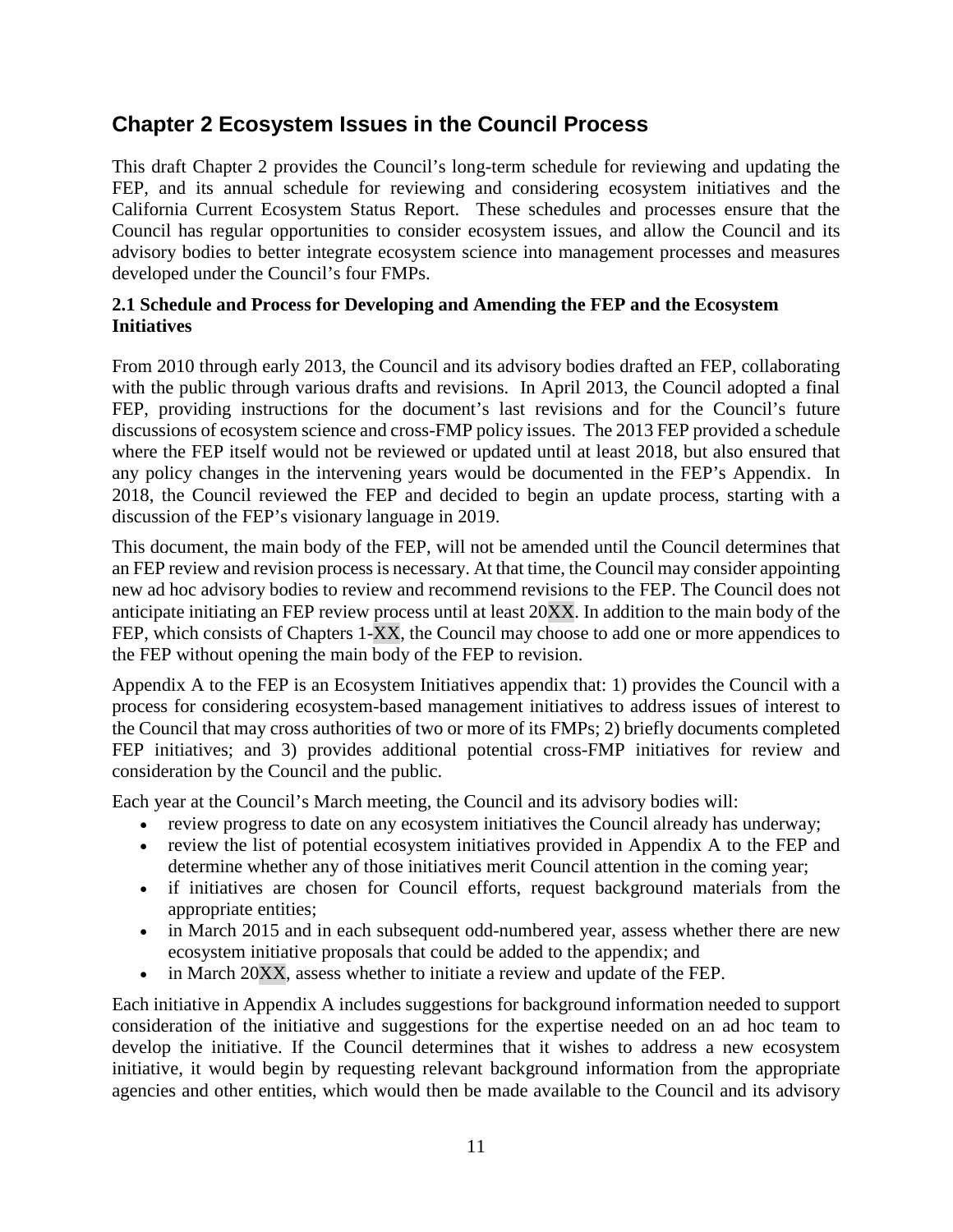bodies at a subsequent Council meeting, scheduled at the Council's discretion. Upon review of the background informational materials, the Council will decide whether to further pursue that initiative, and may then request nominations for appointments to an ad hoc team to be tasked with developing the initiative. Any materials developed through the ad hoc team process would, as usual with Council advisory body materials, be made available for review and comment by all of the Council's advisory bodies and the public during the Council's policy assessment and development process.

#### **2.2 Ecosystem Initiatives, 2013-2019**

The FEP's Appendix A provides examples of potential ecosystem-based fishery management initiatives, processes by which the Council can address issues and challenges that affect two or more Council FMPs or coordinate major Council policies across the FMPs. Appendix A is separate from the FEP and may be modified without the Council having to also modify the FEP or reconsider its contents. The Council has an annual process for reviewing the ecosystem initiatives and assessing whether changes are needed to Appendix A, or whether analyses are needed to provide background work for new ecosystem initiatives.

FEP Initiative 1 was designed to prohibit new directed commercial fishing in Federal waters on unmanaged, unfished forage fish species until the Council has had an adequate opportunity to both assess the scientific information relating to any proposed directed fishery and consider potential impacts to existing fisheries, fishing communities, and the greater marine ecosystem. The Council worked on FEP Initiative 1 from September 2013 through March 2015, ultimately adopting amendments to all four of its FMPs as Comprehensive Ecosystem-Based Amendment 1 (CEBA 1). The Council and National Marine Fisheries Service (NMFS) implemented FEP Initiative 1 through two sets of Federal regulations: updating and clarifying the fishing gears allowed to be used in the West Coast EEZ, and prohibiting directed fishing for, yet allowing incidental catch of: round herring (*Etrumeus teres*) and thread herring (*Opisthonema libertate* and *O. medirastre*), mesopelagic fishes of the families *Myctophidae*, *Bathylagidae*, *Paralepididae*, and *Gonostomatidae*, Pacific sand lance (*Ammodytes hexapterus*), Pacific saury (*Cololabis saira*), silversides (family *Atherinopsidae*), smelts of the family *Osmeridae*, pelagic squids (families: *Cranchiidae*, *Gonatidae*, *Histioteuthidae*, *Octopoteuthidae*, *Ommastrephidae* except Humboldt squid (*Dosidicus gigas*), *Onychoteuthidae*, and *Thysanoteuthidae*).

FEP Initiative 2 was a Council-wide review of the annual California Current Ecosystem Status Report of the National Oceanic & Atmospheric Administration Fisheries Northwest and Southwest Fisheries Science Centers (Centers). Under Initiative 2, the Council facilitated a year-long scoping process involving ecosystem scientists, fishery managers, and the public in a conversation about ecosystem science within the Council process. The Council began FEP Initiative 2 in September 2015 and completed it in September 2016. Through the initiative process, Council advisory bodies and the public considered: physical and oceanography indicators; biological indicators; human dimensions indicators; freshwater, estuarine and marine habitat indicators; and, risk assessments and applications of indicators to decision-making. Ultimately, this review process improved both the understanding Council process participants have of the ecosystem itself and of the applicability of the ecosystem status report's to Council work.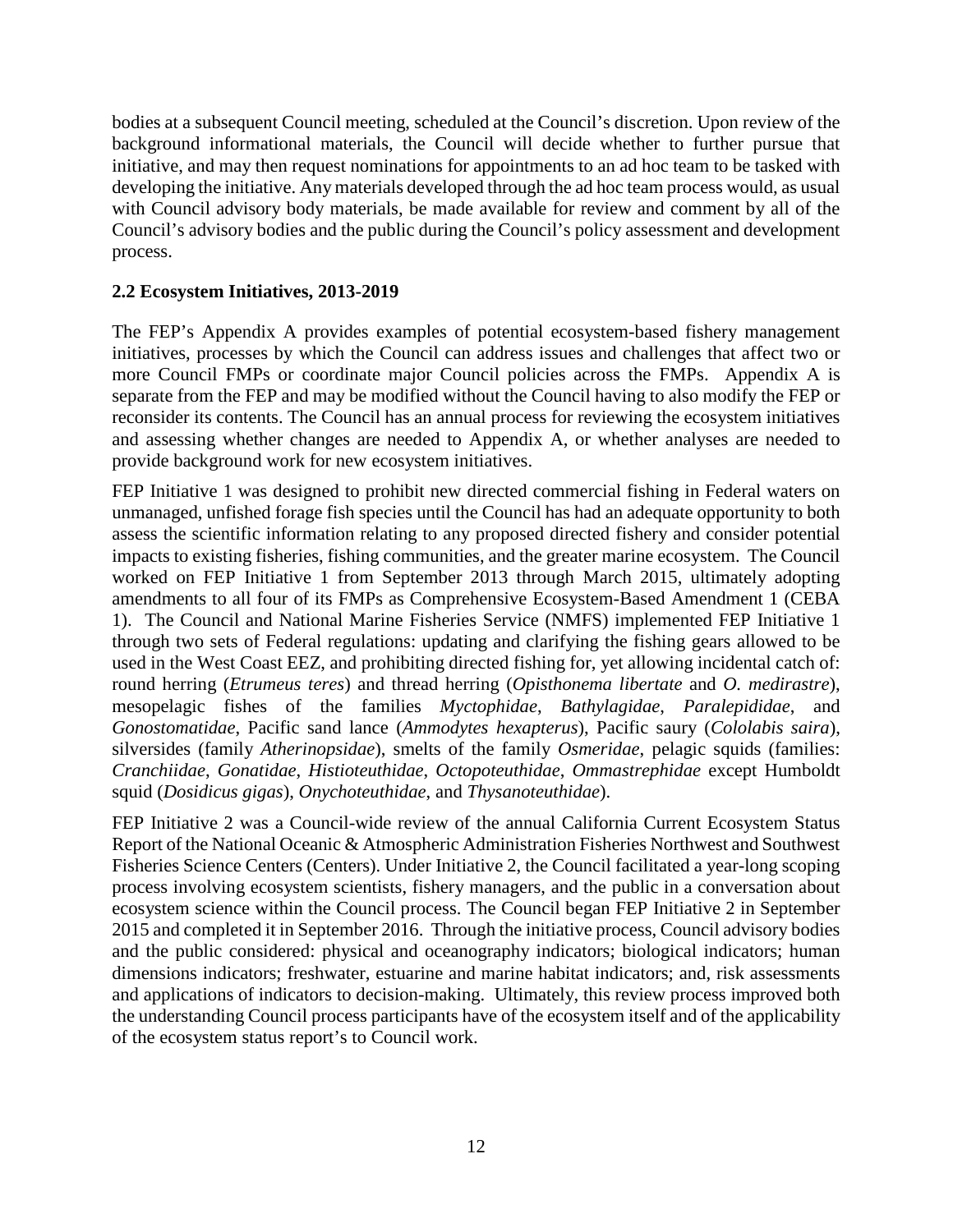#### **2.3 Ecosystem Status Reports**

In support of its ecosystem-based management processes, the Council asked that NMFS, in coordination with other interested agencies, provide it with an annual state-of-the-ecosystem report at each of its March meetings, beginning in March 2014. The Council asked that the report:

- be bounded in terms of its size and page range to about 20 pages in length, and
- not wait for the "perfect" science to become available, should there be scientific information that does not come with definitive answers and numbers, but which may be useful for the Council to consider.

The Council received its first California Current Ecosystem Status Report in November 2012. Since March 2014, NMFS's Northwest and Southwest Fisheries Science Centers have collaborated to deliver ecosystem status reports to the Council and its advisory bodies at each March meeting. From 2015 through 2016, the Council's work on the second ecosystem initiative to provide a coordinated review of ecosystem indicators brought Council process participants together to ensure that the reports provide the information that is most interesting and useful to the Council process. The Scientific and Statistical Committee has been engaged in the annual report development process since its inception, providing scientific review of new indicators and a thorough vetting process for ecosystem scientists to share and test new ideas. Information in the report is intended to improve the Council and public's general understanding of the status and functions of the CCE and is not tied to any specific management measures or targets for Councilmanaged species. When the Council receives future annual ecosystem reports, it anticipates continuing to review the reports' contents so that they may be tailored to provide information that best meets management needs.

### <span id="page-12-0"></span>4 References

Coll M., S. Libralato, S. Tudela, I. Palomera, F. Pranovi. 2008. Ecosystem Overfishing in the Ocean. PLoS ONE 3(12): e3881. doi:10.1371/journal.pone.0003881.

FAO, UNEP. Report of the FAO/UNEP Expert Meeting on Impacts of Destructive Fishing Practices, Unsustainable Fishing, and Illegal, Unreported and Unregulated (IUU) Fishing on Marine Biodiversity and Habitats. Rome, 23–25 September 2009. FAO Fisheries and Aquaculture Report. No. 932. Rome, FAO. 2010. 32p.

Mid-Atlantic Fishery Management Council. 2018. MAFMC 2019 Implementation Plan [for the MAFMC Strategic Plan]. 8p.

https://static1.squarespace.com/static/511cdc7fe4b00307a2628ac6/t/5c2d25b08a922dd52e543b8 0/1546462641381/MAFMC+2019+Implementation+Plan+2019-01-02.pdf

Millennium Ecosystem Assessment. 2005. Ecosystems and Human Well-being: Synthesis. Island Press, Washington, DC.

Murawski, S.A. 2000. Definitions of overfishing from an ecosystem perspective. ICES Journal of Marine Science, 57: 649-658. doi:10.1006/jmsc.2000.0738.

<span id="page-12-1"></span>PFMC 08/19/19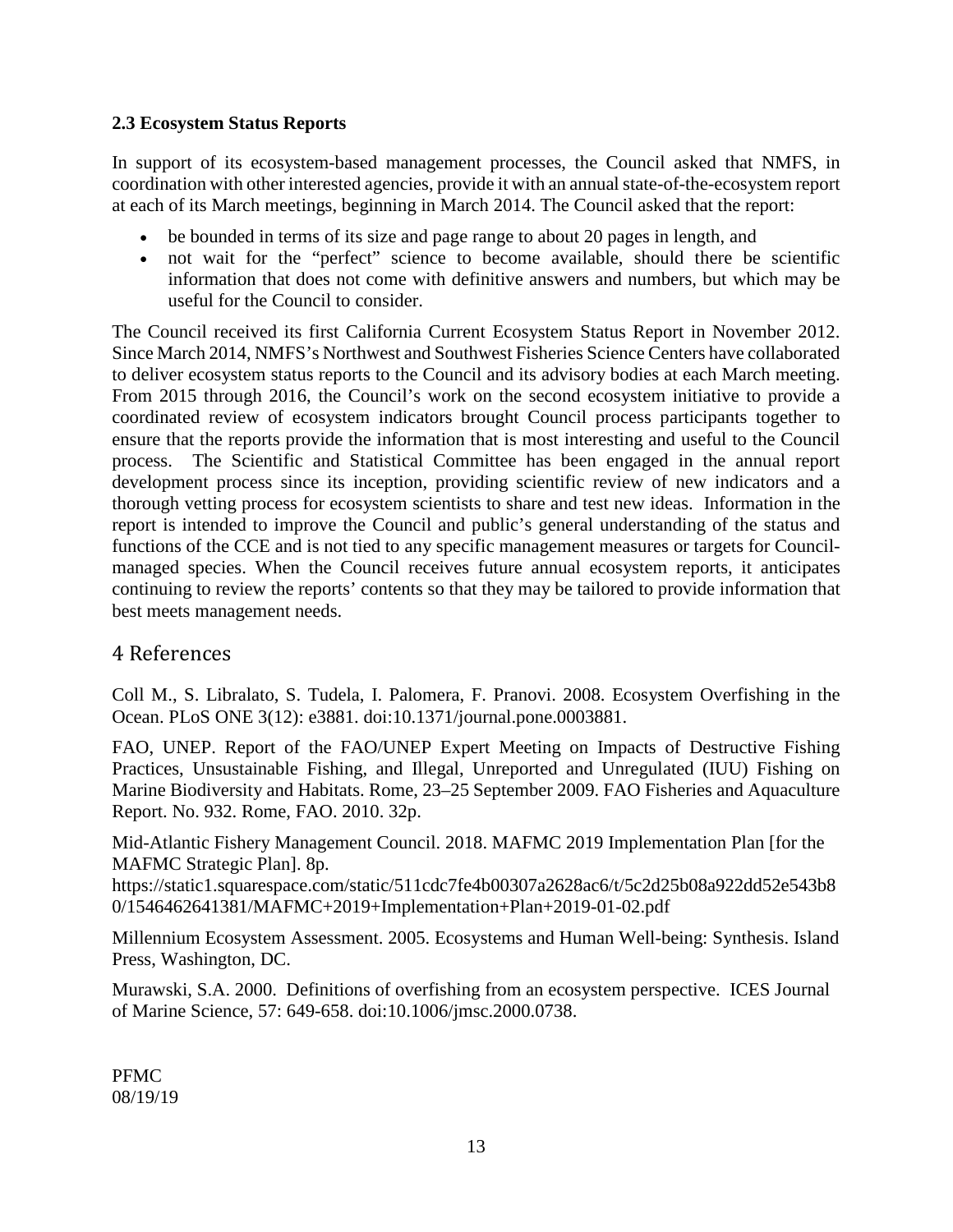# **Appendix – 2013 FEP Chapters 1 and 2**

### 1.0 Introduction

### 1.1Purpose and Need

The purpose of the Fishery Ecosystem Plan (FEP) is to enhance the Pacific Fishery Management Council's (Council) species-specific management programs with more ecosystem science, broader ecosystem considerations, and management policies that coordinate Council management across its Fishery Management Plans (FMPs) and the California Current Ecosystem (CCE). An FEP should provide a framework for considering policy choices and trade-offs as they affect FMP species and the broader CCE.

The needs for ecosystem-based fishery management within the Council process are:

- 1. Improve management decisions and the administrative process by providing biophysical and socio-economic information on CCE climate conditions, climate change, habitat conditions and ecosystem interactions.
- 2. Provide adequate buffers against the uncertainties of environmental and humaninduced impacts to the marine environment by developing safeguards in fisheries management measures.
- 3. Develop new and inform existing fishery management measures that take into account the ecosystem effects of those measures on CCE species and habitat, and that take into account the effects of the CCE on fishery management.
- 4. Coordinate information across FMPs for decision-making within the Council process and for consultations with other regional, national, or international entities on actions affecting the CCE or FMP species.
- 5. Identify and prioritize research needs and provide recommendations to address gaps in ecosystem knowledge and FMP policies, particularly with respect to the cumulative effects of fisheries management on marine ecosystems and fishing communities.

The FEP is meant to be an informational document. It is not meant to be prescriptive relative to Council fisheries management. Information in the FEP, results of the Integrated Ecosystem Assessment (IEA), and the Annual State of the California Ecosystem Report may be available for consideration during the routine management processes for fisheries managed in each FMP. How exactly these items will affect fishery management decisions is at the discretion of the Council.

#### 1.2How this Document is Organized

This FEP takes its organization from the Council's Purpose and Need statement, in Section 1.1. Chapter 2 provides the FEP's Objectives, a more detailed exploration of what the FEP would do to meet its Purpose and Need. Chapter 3 provides an overview of the CCE from a variety of physical, biological, and socio-economic perspectives and disciplines. Chapter 4 discusses the cumulative effects and uncertainties of environmental shifts and human activities on the marine environment. Chapter 5 discusses Council CCE policy priorities across its FMPs, so that ocean resource management and policy processes external to the Council (e.g. West Coast Governors' Alliance on Ocean Health, National Ocean Council, international fishery and ocean resource management bodies) may be made aware of and may better take into account those priorities.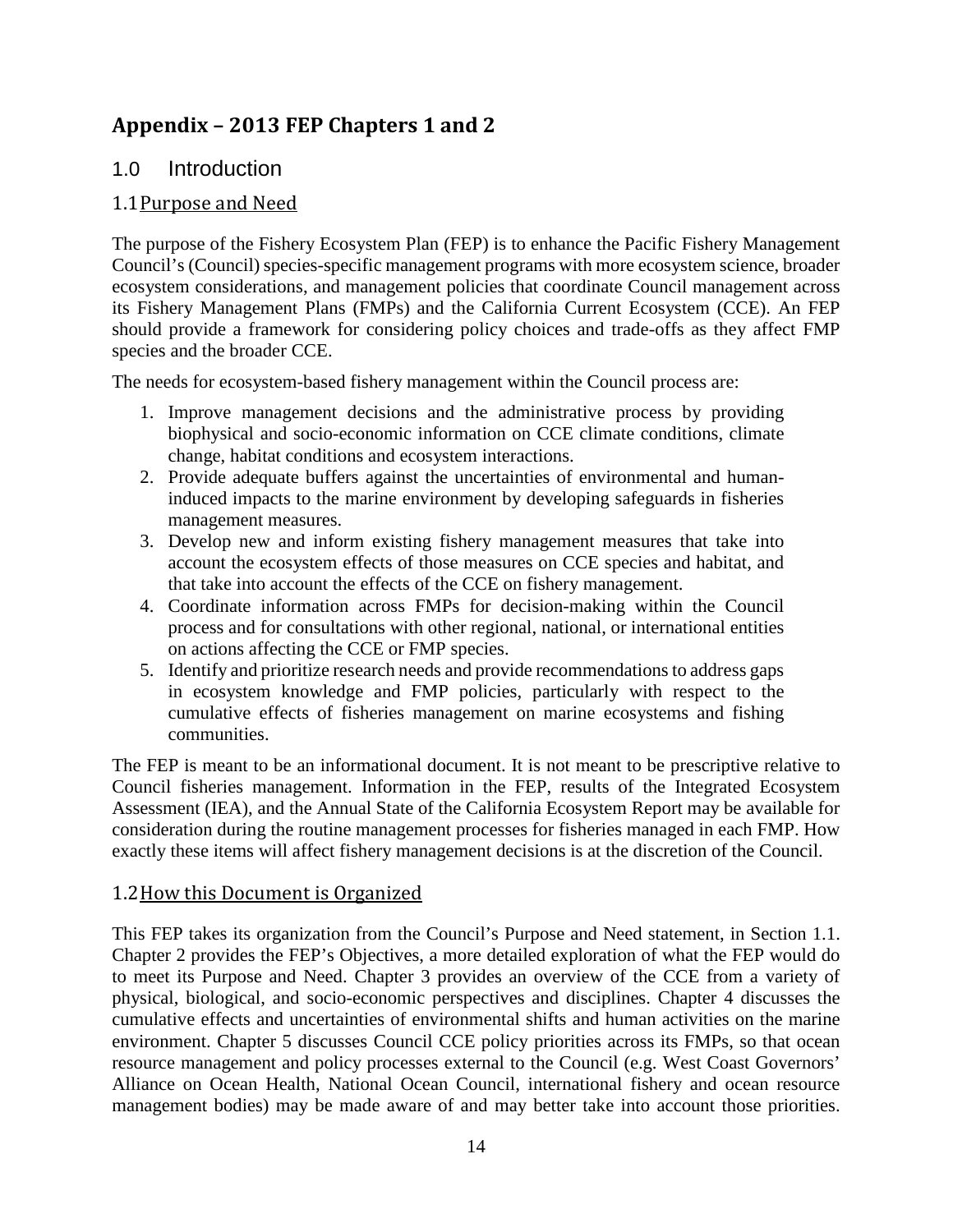Chapter 6 broadly discusses processes for bringing ecosystem science into the Council process. In addition to this main FEP, there is an FEP Appendix A that provides an ecosystem-based fishery management initiative process for the FEP's use into the future.

#### 1.3Schedule and Process for Developing and Amending the FEP and the Ecosystem Initiatives

In November 2009, the Council appointed two new ad hoc advisory bodies, the Ecosystem Plan Development Team (EPDT) and the Ecosystem Advisory SubPanel (EAS). From 2010 through early 2013, these advisory bodies, with direction from the Council and in cooperation with its permanent committees, developed a draft FEP for public review, released in February 2013. At its April 2013 meeting in Portland, Oregon, the Council adopted a final FEP, providing instructions for the document's last revisions and for the Council's future discussions of ecosystem science and cross-FMP policy issues.

This document, the main body of the FEP, will not be amended until the Council determines that an FEP review and revision process is necessary. At that time, the Council may consider appointing new ad hoc advisory bodies to review and recommend revisions to the FEP. The Council does not anticipate initiating an FEP review process until at least 2018. In addition to the main body of the FEP, which consists of Chapters 1-6, the Council may choose to add one or more appendices to the FEP without opening the main body of the FEP to revision.

Appendix A to the FEP is an Ecosystem Initiatives appendix that: 1) provides the Council with a process by which it may consider ecosystem-based management initiatives to address issues of interest to the Council that may cross authorities of two or more of its FMPs; 2) provides a fleshedout example FEP Initiative 1 that the Council has decided to consider in 2013 and beyond, to protect unfished lower trophic level (forage) fish species within the U.S. West Coast Exclusive Economic Zone (EEZ); and 3) provides additional potential cross-FMP initiatives for review and consideration by the Council and the public.

Each year at the Council's March meeting, the Council and its advisory bodies will:

- review progress to date on any ecosystem initiatives the Council already has underway;
- review the list of potential ecosystem initiatives provided in Appendix A to the FEP and determine whether any of those initiatives merit Council attention in the coming year;
- if initiatives are chosen for Council efforts, request background materials from the appropriate entities;
- in March 2015 and in each subsequent odd-numbered year, assess whether there are new ecosystem initiative proposals that could be added to the appendix; and
- in March 2018, assess whether to initiate a review and update of the FEP.

Each initiative in Appendix A includes suggestions for background information needed to support consideration of the initiative and suggestions for the expertise needed on an ad hoc team to develop the initiative. If the Council determines that it wishes to address a new ecosystem initiative, it would begin by requesting relevant background information from the appropriate agencies and other entities, which would then be made available to the Council and its advisory bodies at a subsequent Council meeting, scheduled at the Council's discretion. Upon review of the background informational materials, the Council will decide whether to further pursue that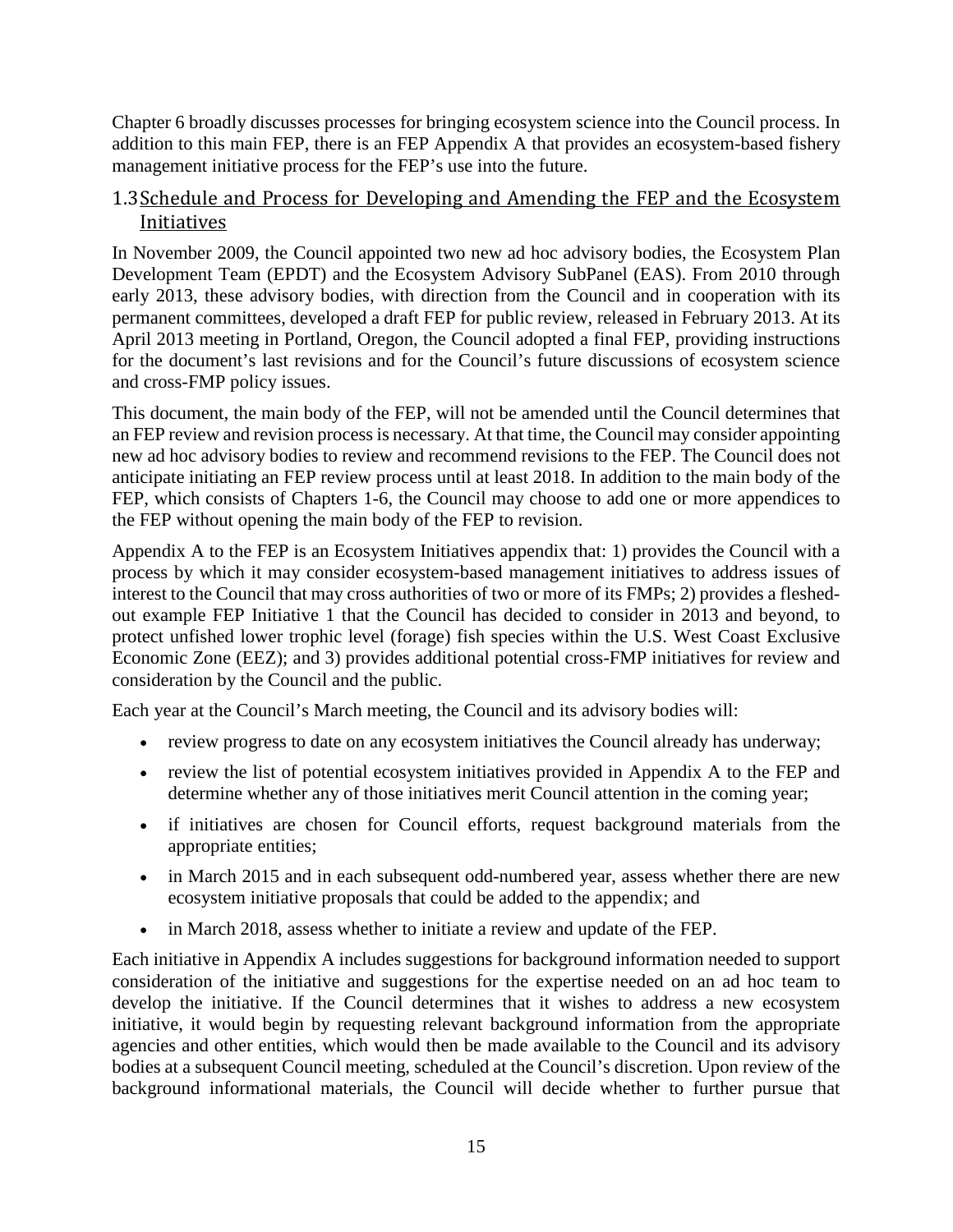initiative, and may then request nominations for appointments to an ad hoc team to be tasked with developing the initiative. Any materials developed through the ad hoc team process would, as usual with Council advisory body materials, be made available for review and comment by all of the Council's advisory bodies and the public during the Council's policy assessment and development process.

### 1.4State-of-the-Ecosystem Reporting

In support of its ecosystem-based management processes, the Council has requested that NMFS, in coordination with other interested agencies, provide it with an annual state-of-the-ecosystem report at each of its March meetings, beginning in March 2014. The Council asked that the report:

- be bounded in terms of its size and page range to about 20 pages in length, and
- not wait for the "perfect" science to become available, should there be scientific information that does not come with definitive answers and numbers, but which may be useful for the Council to consider.

At its November 2012 meeting, the Council received a draft Annual State of the California Current Ecosystem Report. That report briefly synthesized those results of the California Current IEA that might be most useful to the Council's major decisions on potential harvest levels for its managed species groups. The Council and its advisory bodies reviewed the draft report, provided suggestions for future reports by commenting on the information in the report that appeared to be most useful to the Council process, and asked if National Oceanic and Atmospheric Administration (NOAA) Fisheries Northwest and Southwest Fisheries Science Centers might collaborate on developing the report annually into the future. The Council re-iterated its guidance that the report not exceed 20 pages in length, and be tailored to providing information on indicators directly relevant to Council decision-making. Information in the report is intended to improve the Council and public's general understanding of the status and functions of the CCE and is not tied to any specific management measures or targets for Council-managed species. When the Council receives future annual ecosystem reports, it anticipates continuing to review the reports' contents so that they may be tailored to best meet management needs.

# 2. Objectives

The FEP objectives, listed below, are intended to address the purpose and need statement in Section 1.1. This FEP and related activities are together expected to further integrate management across all Council FMPs, while recognizing that the Council's authority is generally limited to managing fisheries and the effects of fisheries on the marine ecosystem, protected species, and to consultations on the effects of non-fishing activities on essential fish habitat (EFH). The Council's work often requires Council members to think about their larger goals for the CCE, including and beyond goals they may have for managing fisheries. Chapter 5 of this FEP*, PFMC Policy Priorities for Ocean Resource Management*, discusses the Council's CCE policy priorities as they apply to ocean resource management and policy processes external to the Council. Thus, Chapter 2 provides Council objectives for Council work, while Chapter 5 provides the Council's aspirations for the work of others within the CCE, given Council priorities for the fish stocks and fisheries it manages.